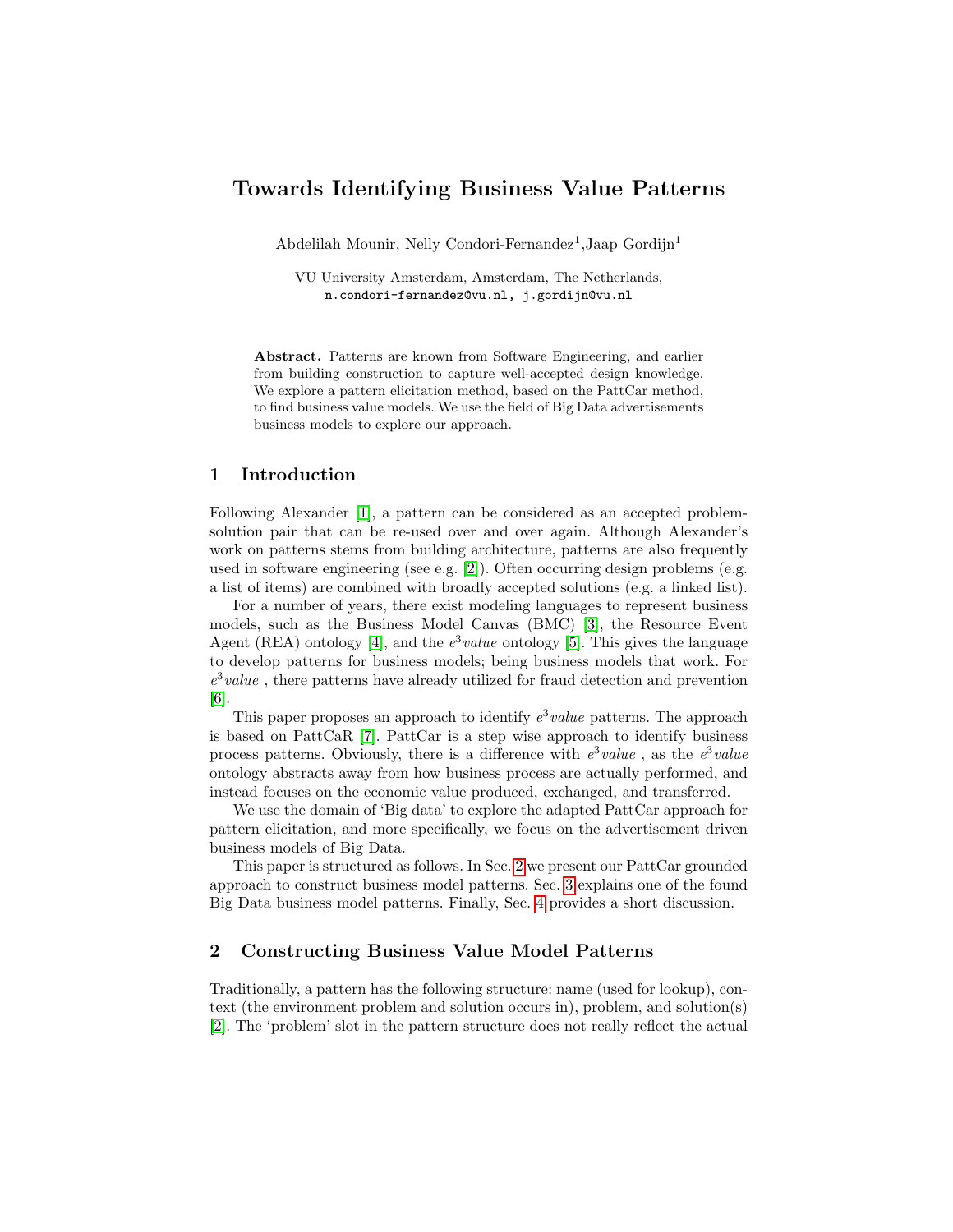use of business value model patterns, as this is more opportunity driven. Consequently, we replace the 'problem' slot by a 'goal' slot, stating what a network (or individual companies) would like to achieve by applying the pattern.

For describing the solution part of a pattern, which is effectively a business model fragment, we use the  $e^3$  value modeling language. In short, the  $e^3$  value graphical modeling language represents a business model as a network of enterprises and end users, exchanging things of economic value with each other. For more information on  $e^3$  *value*, the reader is referred to [\[5\]](#page-4-4);

Secura and Loucopoulos [\[7\]](#page-4-6) suggest an approach, named PattCaR, to ease and guide the capturing and reuse of patterns in a business domain. The PattCaR methodology consists of six basic activities: (1) define the domain and analyze context, (2) define the domain core processes and vocabulary, (3) describe the sub domains in terms of existing generic business processes, (4) develop the sub domain enterprise models for the  $n$  businesses,  $(5)$  define patterns for each sub domain, and (6) organize and interrelate patterns [\[7\]](#page-4-6). Note that PattCar has a focus on business processes, whereas our interest is in business value models. This results in the following approach.

- Step 1 Define domain and analyze context. For the field of Big Data advertising, we first do a literature and web survey (see [\[8\]](#page-4-8)).
- Step 2 Define domain vocabulary. The domain vocabulary is a concise handbook of precise definitions for significant terminology in the domain of business value models representation. We use the  $e^3$  *value* ontology [\[5\]](#page-4-4) for this purpose, since this ontology provides an accepted terminology for expressing networked business value models.
- Step 3 Describe sub domains. A terminology should be proposed to characterize the sub domain adequately, here the sub domain of Big Data..
- Step 4 Develop the sub domain business value models for selected cases. For a number of cases found in the literature and on the web, we construct individual business value models based on publicly available information. Thus results in a number of business value models for enterprises: Barclays, Uber, ABN Amro, Rabobank, Mastercard, Weve, ING, Twitter, BDEX, and TomTom. Note that most these of enterprises are active as financial service providers. We expect that this biases the patterns.
- Step 5 Definition of the patterns by doing a commonality/variability analysis and a synthesis of the results. In this step, the business models found in the previous steps are analyzed for overlap and differences.
- **Step 6** Identify patterns. We model the  $e^3$  value pattern based on models of the cases, which are classified as 'common' based on the common-variability analysis.
- Step 7 Internal validation. We have added to the PattCar approach an additional step, with the aim to early validate the patterns. During this last step, we re-model the studied cases (see step 4), but now with the help of the found patterns. The aim of this step is to check whether the patterns can be used for model construction at all. As a result, all individual cases could be modeled by using one or more patterns, plus obviously case specific additions.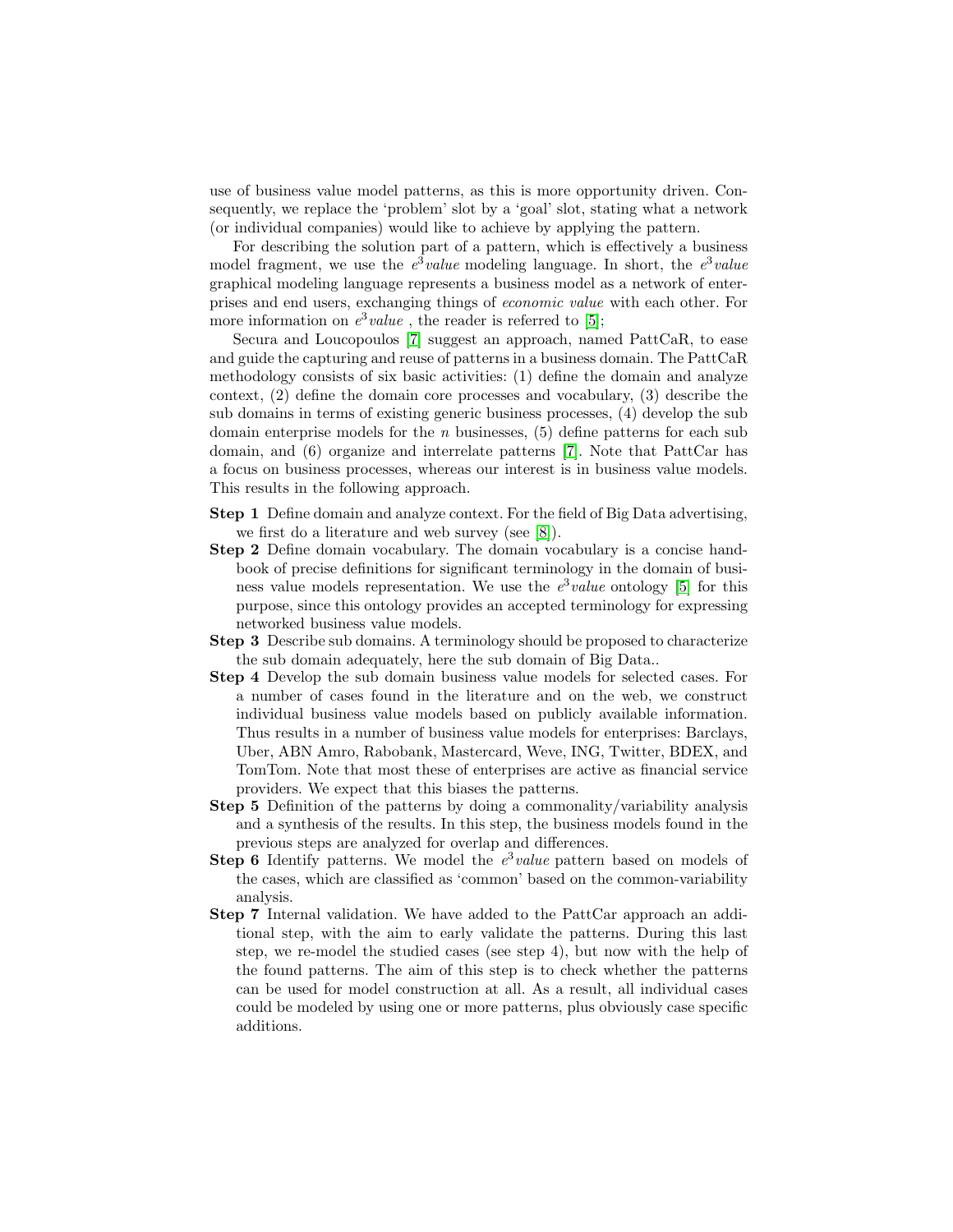## <span id="page-2-0"></span>3 Big data value patterns

Given that the steps 5, 6 and 7 of our PattCar grounded approach enable us to define, identify and validate patterns, in this section we only report on these steps. The context (step 1) of Big Data is obtained by literature and web search. To express networked business models (step 2), we employ  $e^3 value$ . To identify the sub domains (step 3), here in Big Data advertising, we use a classification of Big business model types by Ray Wang [\[9\]](#page-4-9) (see Fig. [1.](#page-2-1) first column). Finally, the models for the individual cases (step 4) can be found in [\[8\]](#page-4-8).

| <b>Big Data Business</b><br>Cases       | BDBC1<br>Barclays | BDBC <sub>2</sub><br>Uber | BDBC3<br>${\bf ABN}$ | BDBC4<br>Rabo | BDBC5<br>Master | BDBC6<br>Weve | BDBC7<br>$\rm{ING}$     | BDBC8<br>Twitter | BDBC9<br><b>BDEX</b> | BDBC10<br>TomTom        |
|-----------------------------------------|-------------------|---------------------------|----------------------|---------------|-----------------|---------------|-------------------------|------------------|----------------------|-------------------------|
|                                         |                   |                           |                      |               |                 |               |                         |                  |                      |                         |
| Ray Wang (2012)                         |                   |                           |                      |               |                 |               |                         |                  |                      |                         |
| Information-based<br>differentiation    |                   |                           |                      |               |                 |               |                         |                  |                      |                         |
| 1. Creating new<br>service offerings    | $\times$          | X                         | $\times$             | $\times$      | $\times$        | $\times$      | $\times$                | $\times$         | $\times$             | $\times$                |
| 2. Satisfy<br>customers                 | $\times$          | $\times$                  | $\times$             | $\times$      | $\times$        | $\times$      | $\times$                | $\times$         | $\times$             | $\times$                |
| 3. Providing<br>contextual<br>relevance | $\times$          | $\times$                  | $\times$             | $\times$      | $\times$        | $\times$      | $\times$                | $\times$         | $\times$             | $\times$                |
| Information-based<br>brokering          |                   |                           |                      |               |                 |               |                         |                  |                      |                         |
| 4. Selling raw<br>information           | $\times$          | $\times$                  | $\times$             | $\times$      | v               | $\times$      | v                       | $\times$         | v                    | v                       |
| 5. Delivering<br>insights &<br>analysis | v                 | $\times$                  | V                    | $\mathbf{v}$  | v.              | $\times$      | $\overline{\mathsf{x}}$ | $\times$         | v                    | $\overline{\mathsf{x}}$ |
| 6. Providing<br>benchmarking            | $\times$          | $\times$                  | $\times$             | $\times$      | $\times$        | $\times$      | $\times$                | $\times$         | $\times$             | $\times$                |
| Information-based<br>delivery networks  |                   |                           |                      |               |                 |               |                         |                  |                      |                         |
| 7. Fostering<br>marketplaces            | $\times$          | $\times$                  | $\times$             | $\times$      | $\times$        | $\times$      | $\times$                | $\times$         | v                    | $\times$                |
| 8. Driving deal<br>making               | V                 | V                         | V                    | $\mathbf{v}$  | v.              | V             | $\times$                | V                | $\times$             | $\times$                |
| 9. Enabling<br>advertising              | $\mathbf{v}$      | v                         | V                    | V             | V               | v             | v                       | V                | v                    | v                       |

<span id="page-2-1"></span>Fig. 1. Classification of Big Data business model cases

Commonality/variability analysis. Figure [1](#page-2-1) shows the individual Big Data cases classified according to the typology of Wang. Check marks indicate that a business case can be considered as an example of the Wang business model type.

To discover clusters and consequently identify patterns, we do an commonalityvariability analysis.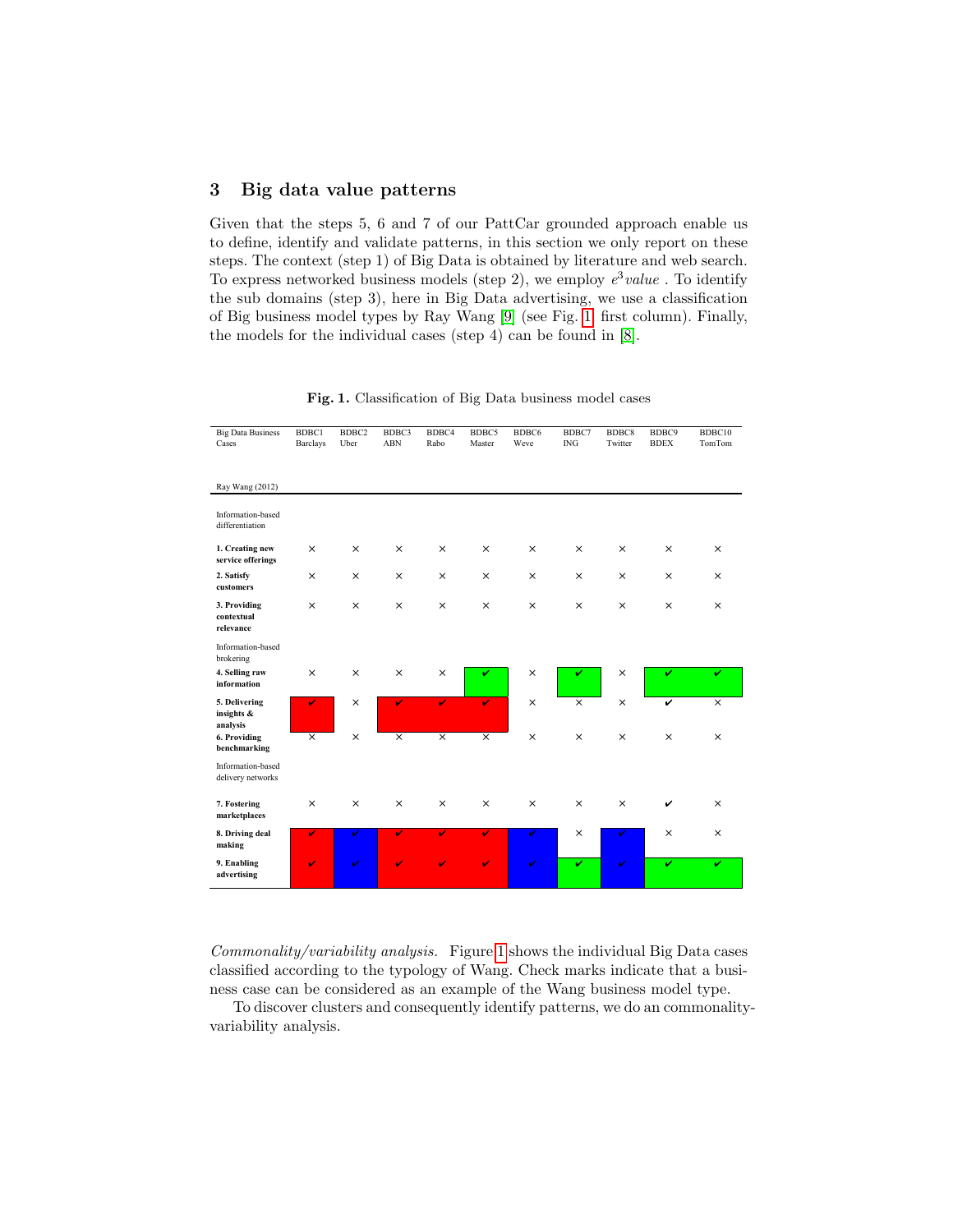The clustering criterion consist of a combination of the check marks and similarities Big Data business cases have regarding the coverage of the business model types. The cluster is required to have a minimum of one business model type that covers at least two Big Data business cases.

Three clusters were identified, which are color-coded to be distinctive in the classification framework: Enrich and Trade collected data, Information broker, Data insights and analysis as a service

Pattern identification. Next, we present only one of the three identified patterns due to space restrictions.

|           | Element Description                                      |  |  |  |  |  |
|-----------|----------------------------------------------------------|--|--|--|--|--|
| Pattern:  | Enrich and trade collected data, and offer customers     |  |  |  |  |  |
|           | services/products                                        |  |  |  |  |  |
| Goal:     | Initially, build a large customer base, Receive          |  |  |  |  |  |
|           | additional revenues as the customer base grows by        |  |  |  |  |  |
|           | selling the obtained data, Give customer base easy       |  |  |  |  |  |
|           | access to a wider selection of offerings they might      |  |  |  |  |  |
|           | interested in, Allow partnerships to generate new        |  |  |  |  |  |
|           | offerings with discount or additional services.          |  |  |  |  |  |
| Solution: | A Supplier (e.g. Twitter) of a service or product offers |  |  |  |  |  |
|           | a platform to its Members (e.g. to exchange tweets). A   |  |  |  |  |  |
|           | Partner (e.g. Datalogix) aggregates, exchanges, and      |  |  |  |  |  |
|           | enriches usage data of the Supplier into insights,       |  |  |  |  |  |
|           | which are sold to interested parties (Traders). Finally, |  |  |  |  |  |
|           | a Data User (e.g. Nestle) uses data from the Traders     |  |  |  |  |  |
|           | to create promotions to Members of the original          |  |  |  |  |  |
|           | service supplier (Twitter).                              |  |  |  |  |  |
|           |                                                          |  |  |  |  |  |

Model: see Fig. [2.](#page-3-0) Evidence: case 2, 4, 8



<span id="page-3-0"></span>Fig. 2. Pattern: Enrich and trade collected data, and offer customers services/product